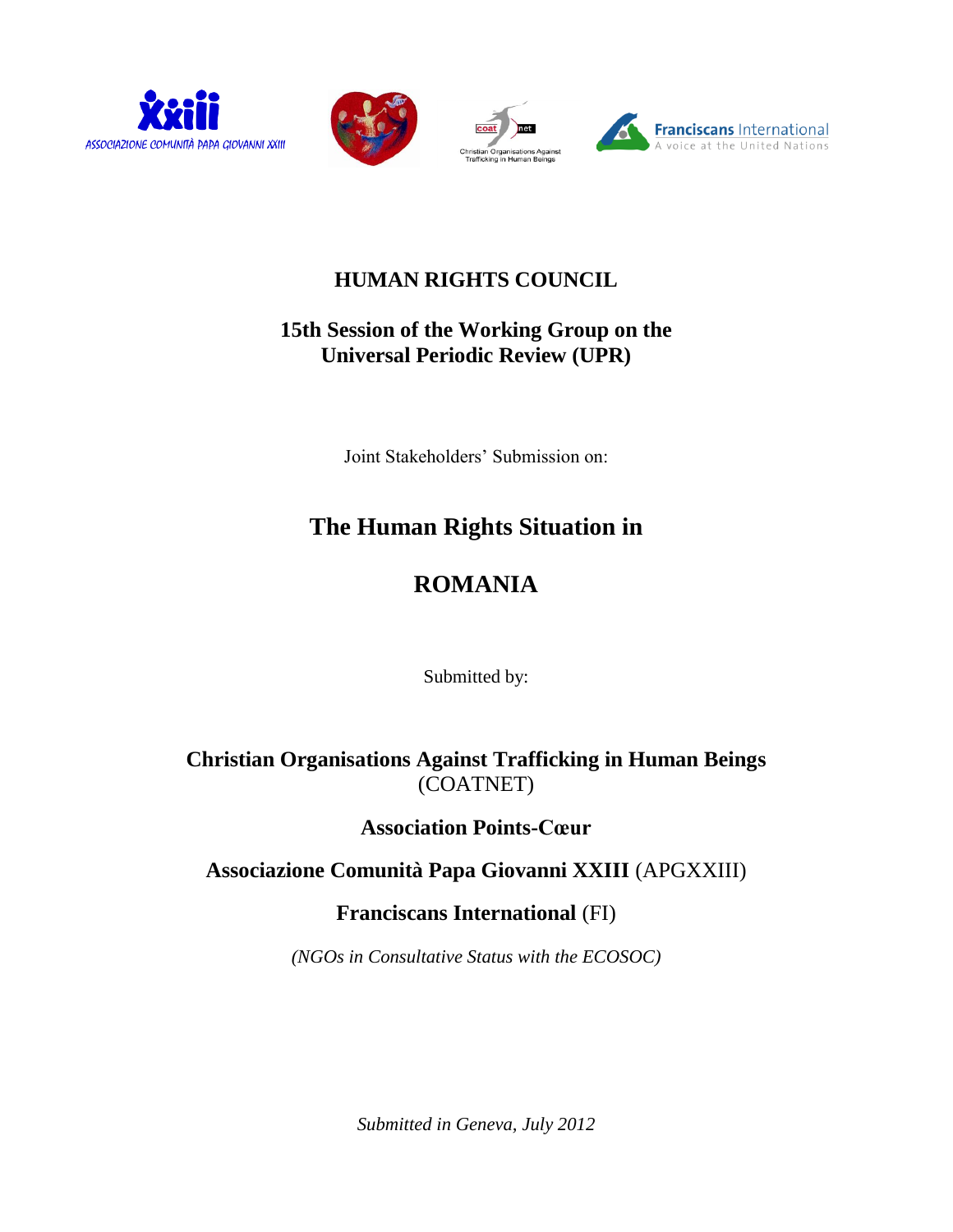#### **INTRODUCTION**

1. This stakeholders' report is a joint submission of the above-mentioned organizations, and it represents the follow-up to the UPR recommendations accepted by Romania in 2008. The report takes note of the significant progress achieved by Romania since then and it highlights key concerns and major issues affecting Romanian related to: *I) the right to adequate standard of living; II) trafficking in persons; III) the right to health; IV) the rights of people living with HIV/AIDS; V) the rights of persons with disabilities; VI) the right to education*.

2. This submission has been prepared taking into consideration numerous factors including reliable data and information gathered in-country by this stakeholders' coalition. A consultation process, which actively involved members and partners of this coalition of NGOs for few months and an open-ended questionnaire have been used as instruments to collect information about the human rights situation in Romania for the period 2008-2012. The testimonies of teachers, professionals involved in the formal and non-formal education, doctors, parents, and their children were also taken into account.

3. **APGXXIII** is a catholic international association founded in Italy by Fr. Oreste Benzi. Its activities in the world of poverty and marginalisation brought to the direct sharing of the life with the poor in 1973 when the first family-home was opened. The Community is now present in twenty-five countries of the five continents. The Association has Special Consultative Status with the United Nations Economic and Social Council (ECOSOC) and its commitment at the UN is the result of sharing the life with the poor and is the fruit of the international elaboration and synthesis of the action for the removal of the root causes which create injustice. The Association is present in Romania since 2009.

4. The **Association Points-Coeur** is an international NGO in Special Consultative Status with the United ECOSOC. Founded in 1990, Points-Coeur is a global network of volunteers who promote human dignity, assist and form deep personal bonds with troubled, disadvantaged and socially isolated individuals in some of the world's most desperate areas. The Association Points-Coeur is present in 20 countries, in Romania since 1992.

5. **COATNET** is a network of 36 Christian organizations around the world which works under umbrella of the Caritas Internationalis and aims to help its affiliates to deliver on their commitment for combating trafficking in human beings through global advocacy actions and promotion of mutual cooperation. COATNET affiliates commit themselves to freely exchange information and expertise about their action with one another, to foster international cooperation in assistance to trafficked persons, to prevent human trafficking and raise public awareness about it, to advocate for effective anti-trafficking policies. Caritas Internationalis has had a General Consultative Status with the ECOSOC since 1999.

6. **FI** is an International NGO established in 1989. FI places respect for human dignity, equitable and sustainable sharing of environmental resources and peace at the heart of its action. FI supports Franciscans partners working at the grassroots in approximately 160 countries in every part of the world and it operates as a bridge between them and the UN policies and activities. The advocacy strategy for Franciscans International (FI) is built around two main pillars: the invaluable input of Franciscans working at grassroots and the UN policies and activities. FI uses the UPR mechanism as the driving mechanism that links grassroots to the UN. FI has had General Consultative Status with the ECOSOC since 1995.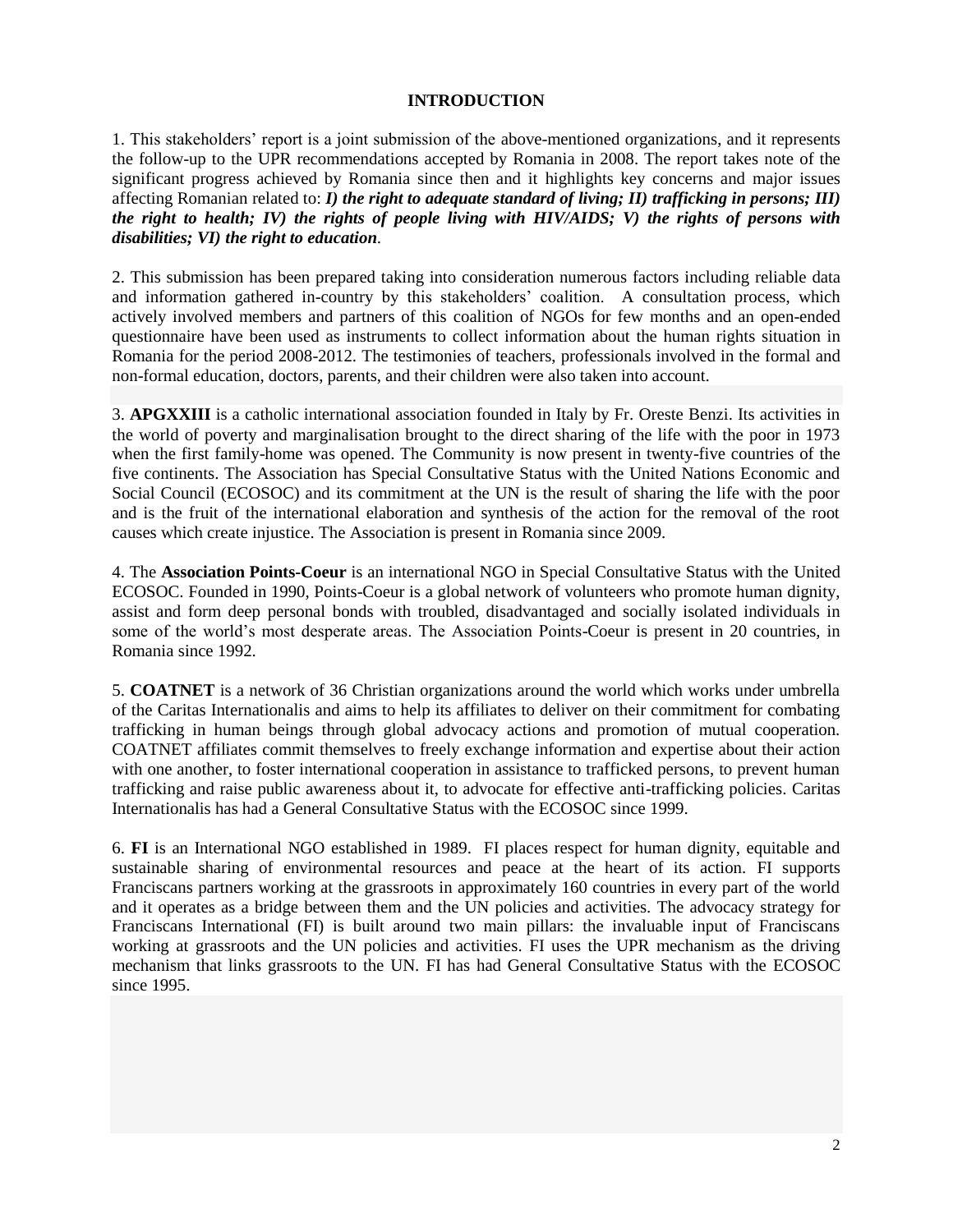## **I. THE RIGHT TO ADEQUATE STANDARD OF LIVING**

#### **Concerns**

7. This coalition of NGOs is deeply concerned about the extreme poverty in which many people are forced to live in Romania, as monthly salaries for full-time jobs range from 160 to 200 Euros. In May 2010, in order to reduce the budget deficit, the Government reduced the salaries for civil servants by 25% and it reduced pensions of 15%.<sup>1</sup> At the same time as these reductions were taking place, the cost of living was rising, and it is now. The reason is that in Romania prices tend to be modeled on those of Western Europe while the inflation rate of this country stalls well above the European average rate.<sup>2</sup> The price indices of industrial production (extractive, manufacturing, production and supply of electricity, gas and water) in Romania have increased from 136 in 2008 to 147 in 2010.<sup>3</sup>

8. The Romanian social security system provides unemployment benefits which are inadequate to the actual cost of living and the economic situation of the country. The benefits are proportional to the contribution period and cannot be given for more than 12 months. This means that after one year of unemployment, which is a recurrent situation at the present time, Romanians stop receiving unemployment benefits. Therefore, they have to live with the minimum income guaranteed to all persons residing in Romania which amounts to roughly 22 Euros for one person and less than 100 Euros for one family, per month. The state allocation paid for each child under 18 is less than 10 Euros per month and it is doubled if the child is disabled. Considered the actual situation, even Romanians who work full time must inevitably sacrifice their food consumption, their leisure, and often their access to medical care.

9. The Roma minority is particularly affected by extreme poverty, because a vast majority of them do not work. They live mostly in small, dirty, and dilapidated informal dwellings, commonly made of cardboard, iron, or cinderblock. Often, these shacks are constructed without access to water, electricity, or heat, and are made of one room, regardless of the number of persons living in it. This situation often leads to episodes of domestic violence, maltreatment, and sexual abuses.

10. In Romania, there has been a significant increase of migration as a result of extreme poverty. Since 2007, when this country entered the European Union, many Romanians moved abroad, mostly to Germany, Canada, United States, or Italy and left their families, children, and heritage behind for the sole purpose to have a better life.

*11. This coalition of NGOs recommends the Government of Romania to:* 

*a) Strengthen measures to reduce unemployment, particularly long-term unemployment, and promote equal access to the labor market for vulnerable groups, particularly the Roma minority and the youth;*

*d) Implement programs and strategies to encourage industrial, social, agricultural, and craft entrepreneurship;*

 $\overline{\phantom{a}}$ 

 $1$  Law n. 118/2010, on necessary measures to restore fiscal balance. Article 2: "are reduced by 25% following salaries rights enjoyed by the staff of public authorities and institutions, regardless of funding". Article 5: "the amount of unemployment benefits is reduced by 15%". Available at

http://www.dreptonline.ro/legislatie/legea\_118\_2010\_unele\_masuri\_necesare\_vederea\_restabilirii\_echilibrului\_bugetar.php (Last visited 5 July 2012).

<sup>&</sup>lt;sup>2</sup> For 2011, the inflation rate in Romania was 5.8% was well above European annual inflation, which corresponded to 3,1%. Eurostat . Office statistiques de l'Union européenne. Available at

[http://epp.eurostat.ec.europa.eu/tgm/table.do?tab=table&language=fr&pcode=tsieb060&tableSelection=1&footnotes=yes&labeli](http://epp.eurostat.ec.europa.eu/tgm/table.do?tab=table&language=fr&pcode=tsieb060&tableSelection=1&footnotes=yes&labeling=labels&plugin=1) [ng=labels&plugin=1](http://epp.eurostat.ec.europa.eu/tgm/table.do?tab=table&language=fr&pcode=tsieb060&tableSelection=1&footnotes=yes&labeling=labels&plugin=1) (Last visited 5 July 2012).

<sup>&</sup>lt;sup>3</sup> National Institute of Statistics of Romania, available at:

[http://www.insse.ro/cms/files/publicatii/Romania\\_in%20cifre%202011.pdf](http://www.insse.ro/cms/files/publicatii/Romania_in%20cifre%202011.pdf) (Last visited 5 July 2012).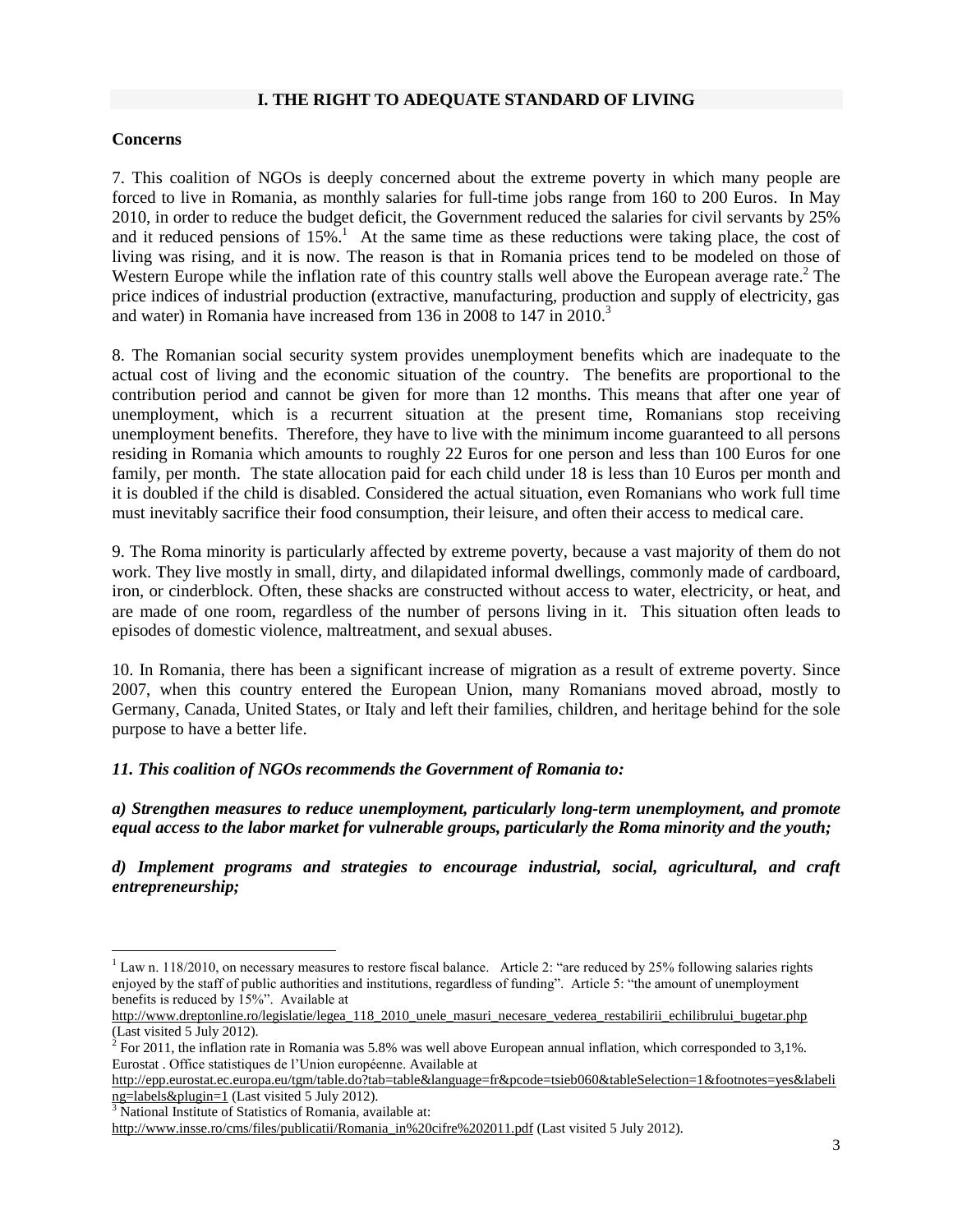*b) Increase government budget allocations so as to raise minimum state allowances and build more social housing for disadvantaged and marginalized groups;*

# **II. TRAFFICKING IN PERSONS**

# **Background**

12. In 2008, Romania accepted recommendations to "*take additional measures to combat human trafficking, including the provision of training for police in dealing with victims of human trafficking and sexual abuse, and the implementation of a system of witness protection in cases of trafficking and to strengthen protection of victims of trafficking against criminalization as well as to continue to improve the protection and assistance to victims, as well as to raise public awareness on the risks of trafficking*." <sup>4</sup>

13. Since 2006, when Romania ratified the Council of Europe Convention on Action against Trafficking in Human Beings (Warsaw Convention), 5 the country has made some progress in its fight against trafficking in persons. Several of these steps are that the country has adopted and further updated its antitrafficking legislation, established the National Agency against Trafficking in Persons,<sup>6</sup> and introduced a national identification and referral mechanism through which "*access protection and assistance services should be provided to all victims of trafficking without any discrimination and regardless of the victim's decision to participate or not in criminal proceedings*."<sup>7</sup> This mechanism is particularly appreciated as it establishes that actors other than the police (NGOs, for instance) can proceed with the informal identification of victims of trafficking, and eventually refer them to the police for the official identification.

# **Concerns**

# *Right to a Fair Trial*

14. Romania's obligation to fulfil the right to legal assistance for victims of trafficking in persons does not seem to be fully realized. Lawyers who accept cases involving victims of trafficking are few and poorly (or at all) paid and trained. Only a handful of legal professionals are specialized and specifically trained for dealing with cases relating to trafficking in persons. The length of the criminal proceedings dealing with trafficking is another evident obstacle to the victims' fair trial rights.

#### *Protection and Assistance*

15. The human rights based approach to trafficking requires states to put in place a comprehensive and effective protection framework for the victims. In this respect, Law No. 230 of 30 November 2010 states that the status of victims shall no longer be dependent on whether the victim cooperates with the authorities and testifies against traffickers in a criminal trial. Once a person is recognized as victim of trafficking, she shall be entitled to protection and assistance. However, in practice, adequate funding are not allocated and NGOs operating in the field are forced to rely on humanitarian support (such as food, clothes and other goods) coming from abroad to meet the victims' most essential needs.

l

```
http://www.coe.int/t/dghl/monitoring/trafficking/Docs/Reports/GRETA_2012_2_FGR_ROU_en.pdf (last visited 28 June 2012)
```
<sup>4</sup> Universal Periodic Review, Report of the Working Group on the Universal Periodic Review, Romania, A/HRC/8/49, 3 June 2008, Recommendation n. 12, page 15 and Report of the Human Rights Council on its  $8^{th}$  Session, A/HRC/8/52, 1 September 2008, par. 960.

<sup>5</sup> Council of Europe Convention on Action against Trafficking in Human Beings (CETS No.: 197), available at: <http://conventions.coe.int/Treaty/Commun/ChercheSig.asp?NT=197&CM=1&DF=&CL=ENG> (last visited 28 June 2012).

<sup>6</sup> http://anitp.mai.gov.ro/en/

<sup>&</sup>lt;sup>7</sup> G R E T A, Group of Experts on Action against Trafficking in Human Beings, GRETA(2012)2, Report concerning the implementation of the Council of Europe Convention on Action against Trafficking in Human Beings by Romania. First evaluation round, Strasbourg, 31 May 2012, page 13, available at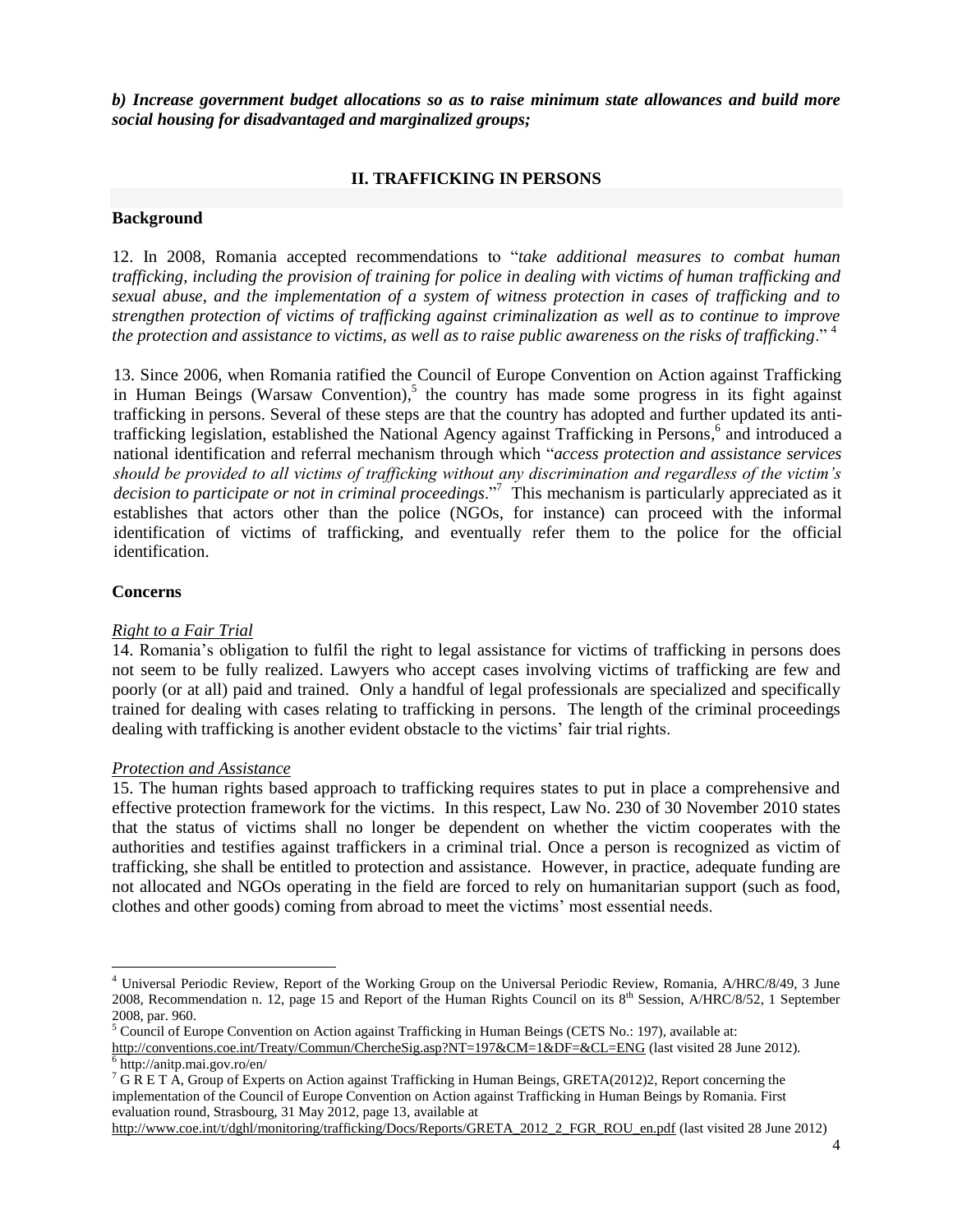16. Shelters for victims of trafficking are also few and do not receive enough support (personnel, equipment etc.) from the government. NGOs try to fill in this gap by offering, in many cases, support and assistance only when victims are reintegrated in their families ("home base assistance"). The reason for this is that NGOs are able to accommodate in their premises only a limited number of victims and for a limited period of time. Educational and vocational programmes, in general, work better. Victims are reintegrated into regular schools or vocational courses. Several targeted educational programs have been implemented to assist people in difficult situations, including victims of trafficking, such as the "second chance" program for those who did not finish schools, evening courses, or "distance learning" courses at the university level.

## *Reintegration*

17. We note with concern that an increasing number of victims of trafficking who are abroad do not want to return to Romania due to the limited assistance and protection programs, in addition to the scarce social reintegration opportunities available. Even though the National Strategy and Action Plan for the period 2012 – 2016 incorporated reintegration for victims of trafficking, this has yet been translated into practical opportunities for them. NGOs have sometimes managed to successfully help victims of trafficking by supporting small businesses and so reintegrate them into the job market. This model has been particularly successful in small towns<sup>8</sup>, but the situation has worsened due to the economic crisis.

#### *18. This coalition of NGOs recommends the Government of Romania to***:**

*a) Allocate adequate financial resources to ensure the quality and the continuity of the assistance and protection services delivered to victims of trafficking in persons;*

*b) Develop policies and integrated assistance models for victims of trafficking promoting cooperation and synergy of actions between the different stakeholders involved, such as state institutions and civil society organisations specialising in assistance and protection services for victims of trafficking in persons.*

# **III. THE RIGHT TO HEALTH**

# **Early Pregnancies**

 $\overline{\phantom{a}}$ 

19. Early pregnancies among 15-19 years old girls are frequent in Romania: each year, there are between 35 and 40 live births and between 15 and 20 abortions, per a thousand girls. This situation is directly related to the lack of information and education among young people, especially in the rural areas. The number of pregnancies among Roma girls is even higher, because of the Roma tradition to get married as young as thirteen and to begin having children immediately.

#### **Access to Healthcare Services**

20. In 2010, the expenditure for health care in Romania was only 5.6 % of the total gross domestic product. 9 Jeffrey Franks, the International Monetary Fund (IMF) mission chief for Romania, has publicly stated that the demand in the Romanian healthcare system exceeds supply, that this weakens the financial status of the system and "*resources are inefficiently spent, thus depriving those in need*. <sup>10</sup> As a

<sup>&</sup>lt;sup>8</sup> For example: support of start-up of hairdresser business with training and equipment; provision of sewing machines.

 $9 \frac{\text{http://gammaserver.who.int/gho/interactive charts/health-financing/ atlas.html?indicate=2010}$  (last visited 5 July 2012).

<sup>10</sup> Pharmaceutical, healthcare and medical sector in Central and Easter Europe, *IMF official admits that Romanian healthcare budget is undersized*, available at [http://www.ceepharma.com/113229/IMF-official-admits-that-Romanian-healthcare-budget-is](http://www.ceepharma.com/113229/IMF-official-admits-that-Romanian-healthcare-budget-is-undersized.shtml)[undersized.shtml](http://www.ceepharma.com/113229/IMF-official-admits-that-Romanian-healthcare-budget-is-undersized.shtml) (Last visited 5 July 2012)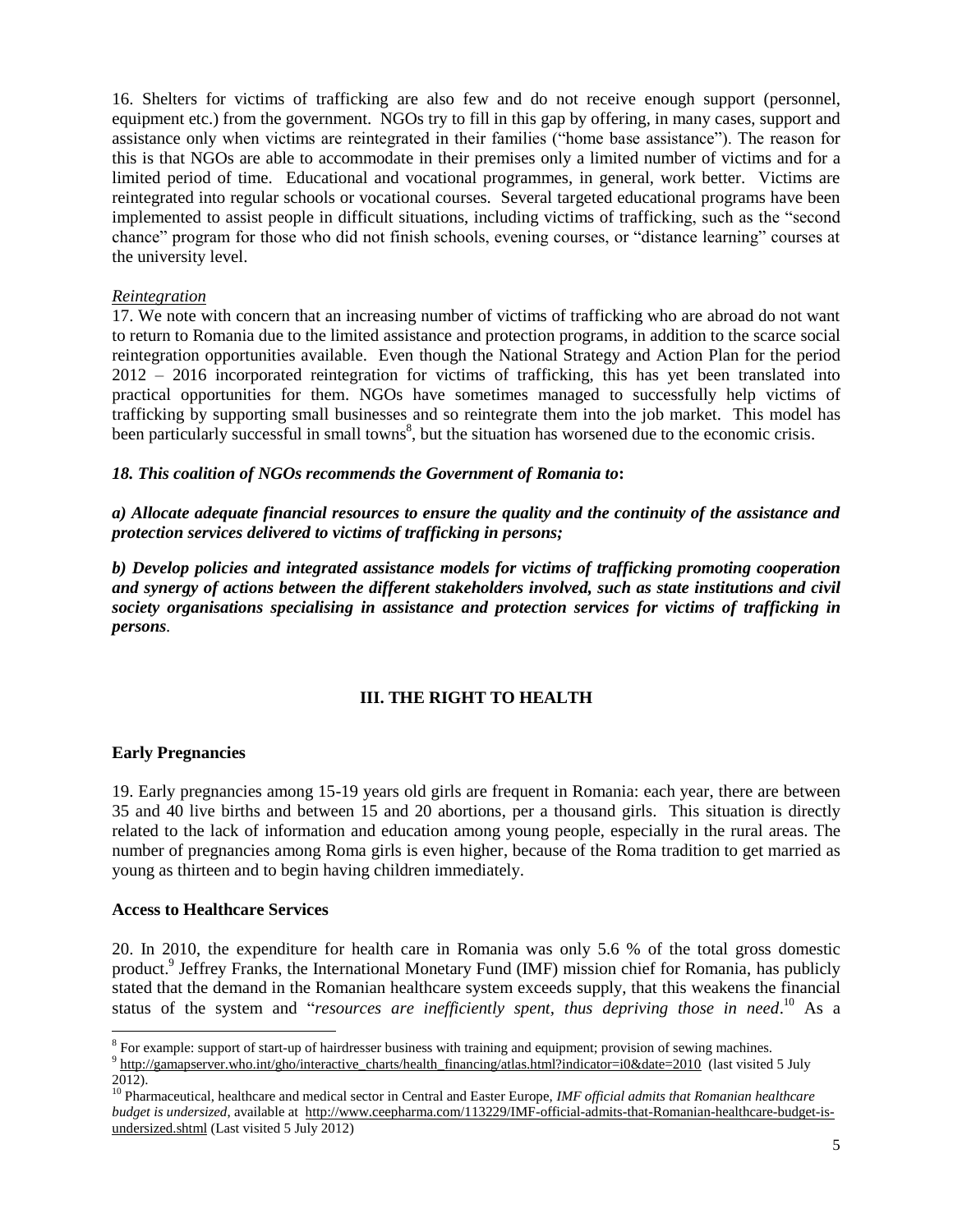consequence, the Romanian healthcare system requires patients to pay for medical consultations and medications. This coupled with the widespread poverty afflicting the country, forces people not to seek proper medical assistance and healthcare.

21. Furthermore, access to healthcare is made difficult because of the extensive corruption at the medical, paramedical, and administrative levels. It is customary that patients and their families pay additional money to receive adequate care, in addition to the cost of the consultations and medications. It has been reported that in several instances women who were in need of a caesarean delivery and were unable to pay promptly the medical staff, lost their babies because the hospital/clinic waited to be paid before the doctor could perform the cesarean. This situation casts light not only on the poor quality of the healthcare system in Romania, but also on the extremely low salaries professionals receive. Since average salaries only range between 250 and 400 Euros per month, many Romanian doctors left the country and choose to settle in other countries such as France, Switzerland, Belgium, Italy, and Germany.

# **Quality of Healthcare Services**

22. This coalition of NGOs highlights that the lack of hygiene is one of the main concerns in Romanian hospitals. Rules of sterile technique are barely respected; visitors wear gowns that have been previously used, and sheets and mattresses are not regularly changed, especially if patients do not pay bribes.

23. Lack of medicines, adequate medical equipment, and available beds also affects public health facilities.<sup>11</sup> In addition, due to the poor conditions of local hospitals and clinics, Romanians have to travel to larger cities, sometimes located hundreds of kilometers from the place where they live, in order to receive proper care. Private healthcare facilities provide, on the contrary, quality but extremely expensive medical assistance. 12

# *24. This coalition of NGOs recommends the Government of Romania to:*

*a) Increase the annual budget allocation so as to provide for quality healthcare as well as adequate education, training – including a human rights component – and salaries for the medical and paramedical staff;*

*b) Strengthen the measures already in place and implement new control mechanisms to guarantee the full respect of hygiene rules in all healthcare facilities;*

*c) Amend the existing legislative framework so as to provide for holistic education programs which target youth and aim at informing them on the consequences of early pregnancies and support them in cases of early pregnancies.*

# **IV. THE RIGHTS OF PEOPLE LIVING WITH HIV/AIDS**

# **Background**

l

25. Romania is one of the few countries in Central and South-Eastern Europe with a significant number of people affected by HIV/AIDS. According to the National Report of the HIV/AIDS Monitoring and Evaluation Department, at the end of 2011, a cumulative total of 17,435 cases of HIV and AIDS infection had been recorded, while 10,903 persons were living with HIV/AIDS at the end of 2011. The majority of

<sup>&</sup>lt;sup>11</sup> There was a reduction of 7,000 hospital beds in one year, between 2009 and 2010 (National Institute of Statistics of Romania, page 36, available at [http://www.insse.ro/cms/files/publicatii/Romania\\_in%20cifre%202011.pdf](http://www.insse.ro/cms/files/publicatii/Romania_in%20cifre%202011.pdf) , last visited 5 July 2012).

 $12$  For example, the cost of a traditional birth is between a thousand and two thousand and five hundreds Euros, while the average salary in Romania is between 200 to 400 Euros.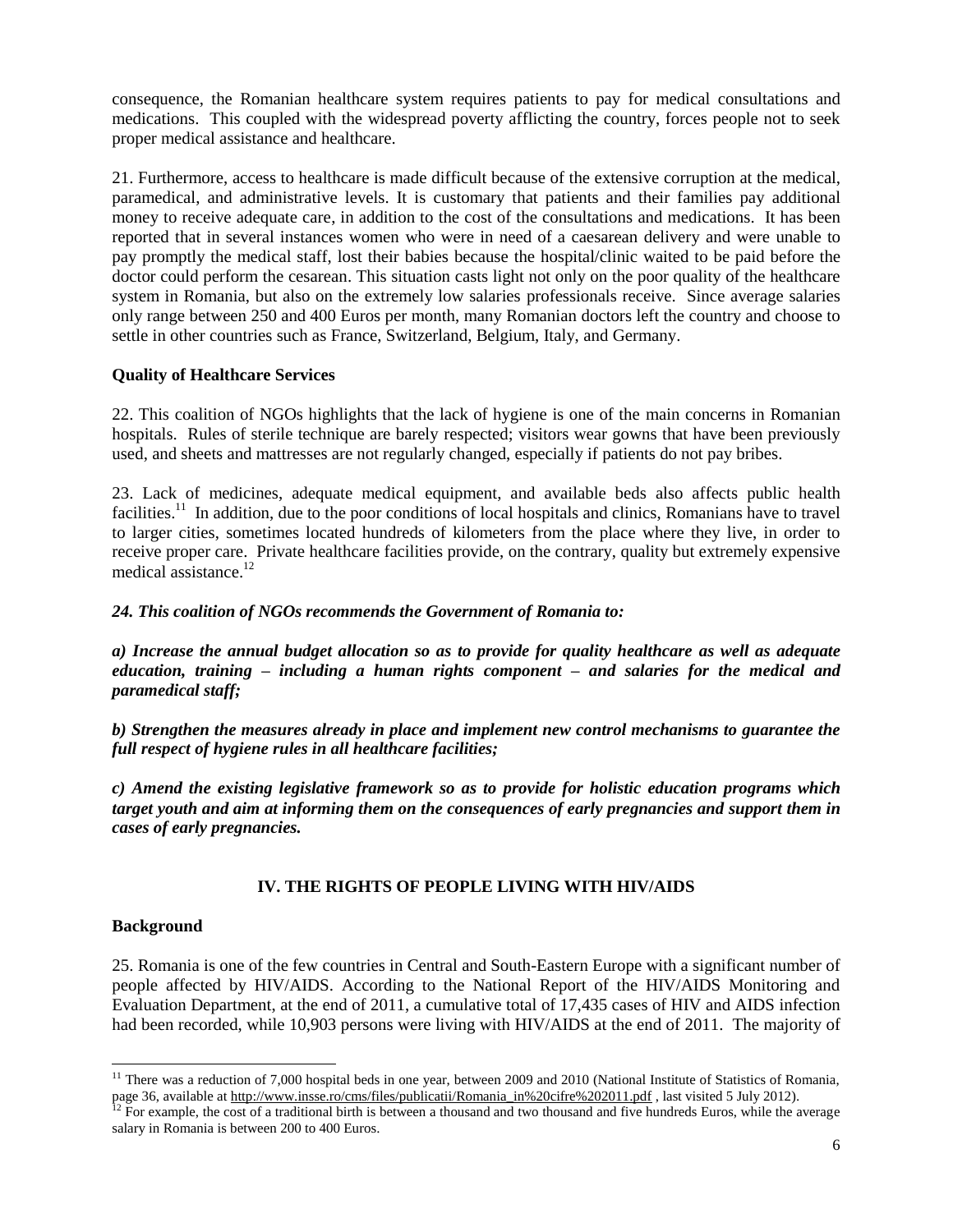these cases were diagnosed when the concerned persons were under the age of 14. At present, the majority of the people living with HIV in Romania are adults, with the most prominent group being composed of people in their twenties. A relatively low number of children are now infected and the incidence of HIV/AIDS has been stable from 2004.<sup>13</sup>

# **Challenges**

26. While we commend the positive actions taken by the Government of Romania in the fight against HIV/AIDS, we note that research and intervention, in particular for vulnerable groups and adolescents, should be strengthened. We highlight, in particular, the difficulty to insert children living with HIV / AIDS in schools, with some reported cases of children required to undergo HIV testing before actually starting school. This practice is discriminatory and detrimental to the rights of all these children.

# *27. This coalition of NGOs recommends the Government of Romania to:*

*a) Improve its policy and programmatic responses to prevent HIV/AIDS, especially by strengthening its commitment to ensure universal access to prevention, treatment, care, and effective interventions for people living with HIV/AIDS, particularly for school-age children;*

*b) Raise awareness to fight against all forms of discrimination against people living with HIV / AIDS, chiefly addressing the communities in rural areas.*

# **V. THE RIGHTS OF PERSONS WITH DISABILITIES**

#### **Context**

28. This coalition of NGOs praises Romania for having ratified the UN Convention on the Rights of Persons with Disabilities in 2011; however, it recognizes that further efforts are necessary for the effective implementation of the provisions of the Convention in the national legislation. We acknowledge a widespread sense of stigma still associated with persons with disabilities and this causes their isolation and/or abandonment. This is particularly evident in the school context. Notwithstanding the fact that since 2000 the government of Romania has made efforts to transfer children with disabilities from special schools to mainstream schools, the latter are yet not adequately equipped to receive, assist, and implement programs which suit the needs of children with disabilities.

29. Furthermore, while the Government has approved the national strategy for the protection, integration and social inclusion of the persons with disabilities for the period  $2006-2013<sup>14</sup>$ , disabled adults still face challenges when looking for employments and are often institutionalized.

# *30. This coalition of NGOs recommends the Government of Romania to:*

*a) Ensure the effective implementation of the UN Convention on the Rights of Persons with Disabilities, through the provision of measures aiming at the elimination of impairments and attitudinal and environmental barriers which hinder the full, effective, and equal participation of people with disabilities to the society.*

l <sup>13</sup> Romania, Country Progress Report on AIDS, Reporting period January 2010 – December 2011, Bucharest, 2012, page 15, available at :

http://www.unaids.org/en/dataanalysis/monitoringcountryprogress/progressreports/2012countries/ce\_RO\_Narrative\_Report.pdf (last visited 2 July 2012).

<sup>14</sup> *Equal chances for the persons with disabilities - towards a society without discrimination*.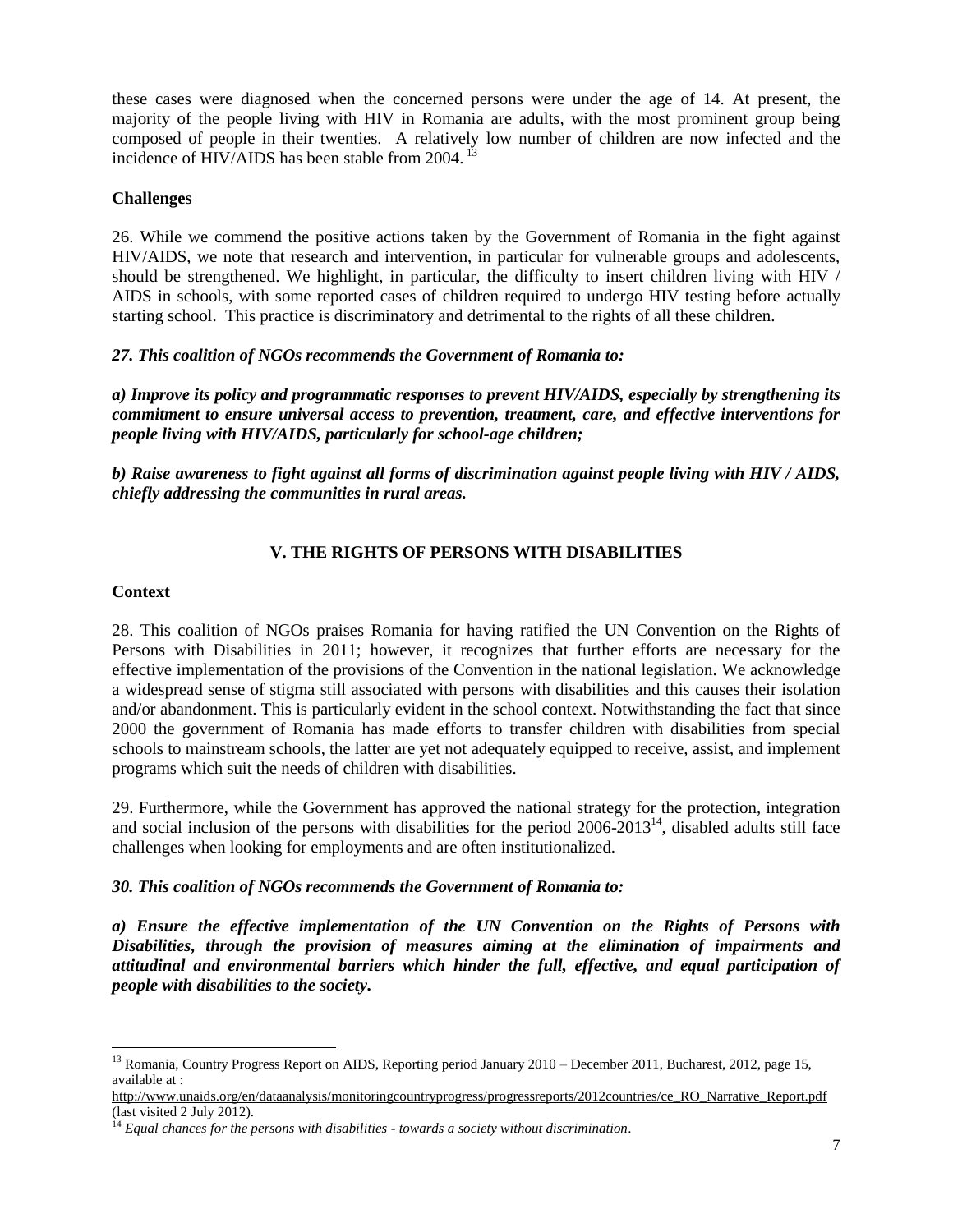# **VI. THE RIGHT TO EDUCATION**

## **Access to Education**

31. This stakeholders' coalition welcomes the progress Romania has achieved in the field of education, especially concerning the "school mediators" whose role is to bridge disadvantaged families to the formal school system, facilitating academic and social reintegration. We also note the launch, in 2010, of the national program "*Ban de liceu*" (money for college) which allows students to receive financial assistance from the Government, amounting to around forty Euros per month.

32. Despite these measures, we remark difficulties in accessing education, especially for young people living in rural areas, Roma neighborhoods, and for youth living with disabilities. Some cases of segregation have been reported in the formal educational system between the Romanian and Roma communities. *De facto*, classes – and even schools – only for Roma children exist. Here, the quality of education is very low compared to formal schools. In addition, it is very difficult to integrate Roma children in regular schools, after they have been taught in separate schools.

33. Children with disabilities do not usually receive proper education as they are almost automatically placed in specialized institutions, without exploring the possibility of integration into the ordinary school system.

34. Other difficulties in accessing education are related, for example, to the poor public transportation system and to the fact that while education is free, all incidental expenses (supplies and food) are to be borne by the families. This, evidently, deters many poor families, particularly those of Roma communities, to send their children to school.

# **Drop-out Rate**

35. The drop-out rate has sharply increased in the recent years, especially at the secondary level. In 2010, according to UNICEF, the enrollment rate was 96% at primary level and has increased to 81% for secondary students. Roma communities are the most affected, primarily due the fact that children stop going to school and start preparing for marriage at the age of twelve and thirteen: boys must find a job and girls help their mother at home while waiting to be married. School dropout is due to the lack of education of the parents who are not aware of the importance of schooling and to the fact that extreme poverty pushes children to withdraw at the end of the compulsory school to find a job enabling them to support their families. Also for this reason, children fill the streets of Bucharest and are often recruited for cheap labor, sometimes exploited, and abused. Child prostitution has been frequently observed in the capital.

# **The Quality of Education**

36. We welcome the new law on education adopted by the Government of Romania at the beginning of 2011and aiming at improving the quality and performance of the Romanian educational system in order to comply with Western European countries' standards. Article 8 provides that the state budget allocated to education be at least 6% of the GDP; Article 3 recognizes and guarantees the rights of the persons belonging to national minorities to preserve, develop, and express their ethnic, cultural, linguistic and religious identity.<sup>15</sup>

l <sup>15</sup> Law n. 1/2011 adopted in January 2011. Article 3 Title I: "General provisions": "The principles that govern school and university education, as learning throughout life in Romania are: (...) The principle of recognizing and guaranteeing the rights of national minorities to preserve, develop and express their ethnic, cultural, linguistic and religious identity.» Article 8 Title I: "General provisions": To finance national education it must be allocated annually by the state a minimum budget of 6% of GDP [\(http://www.dreptonline.ro/legislatie/legea\\_educatiei\\_nationale\\_lege\\_1\\_2011.php](http://www.dreptonline.ro/legislatie/legea_educatiei_nationale_lege_1_2011.php) , last visited 5 July 2012).